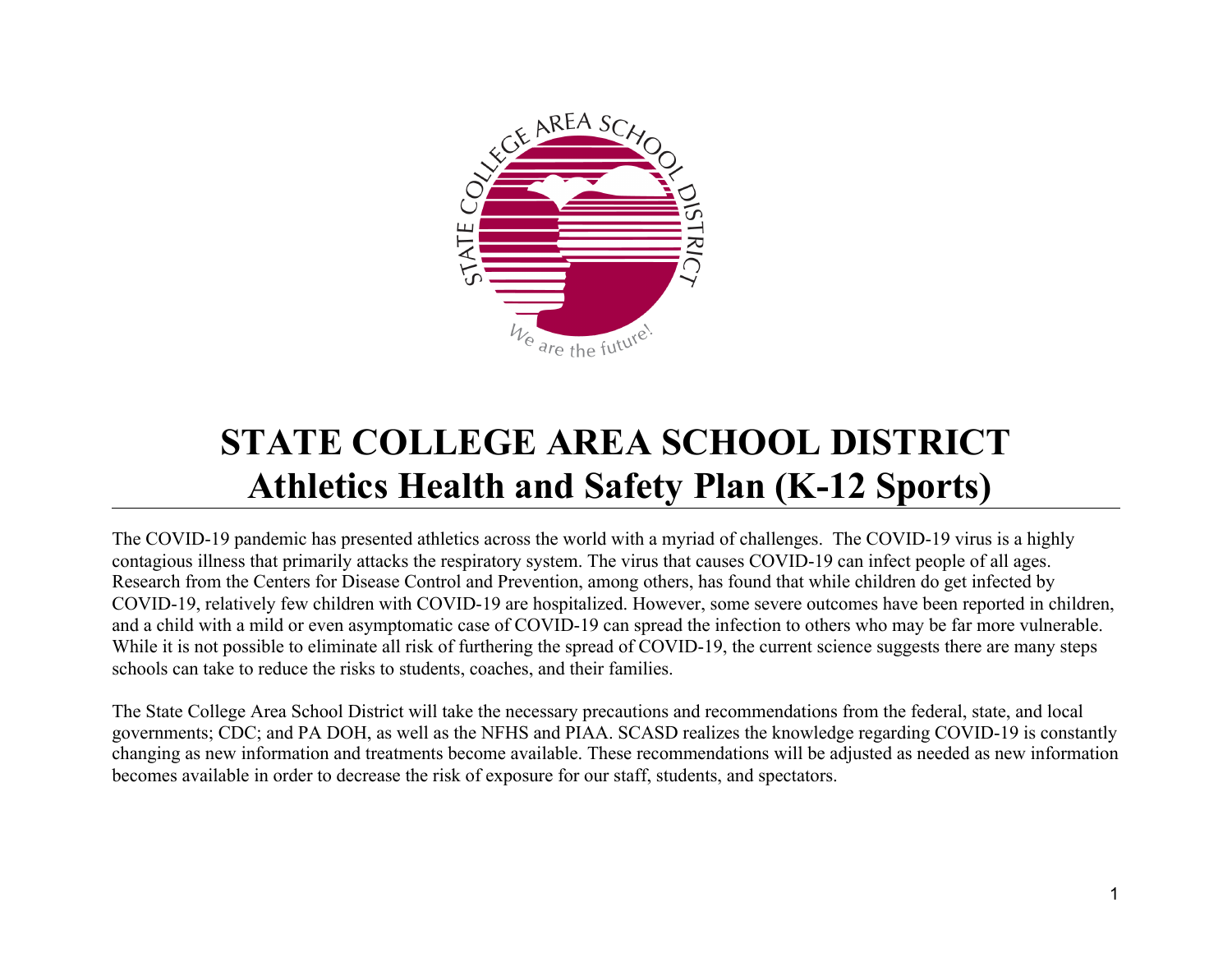# **Table of Contents**

# **[Athletics Health and Safety Plan](#page-2-0)**

| Key Points to Resuming K-12 Sports-Related Activities                        | 3  |
|------------------------------------------------------------------------------|----|
| Primary Point of Contact                                                     | 4  |
| Key Strategies, Policies, and Procedures                                     | 5  |
| Cleaning, Sanitizing, Disinfecting and Ventilation                           | 6  |
| Social Distancing and Other Safety Protocols                                 | 8  |
| Monitoring Student Athletes and Staff Health                                 | 12 |
| Other Considerations for Student Athletes and Staff                          | 16 |
| Athletic Health and Safety Plan Professional Development                     | 17 |
| Athletic Health and Safety Plan Communications                               | 18 |
| <b>Athletics Health and Safety Plan Governing Body Affirmation Statement</b> | 20 |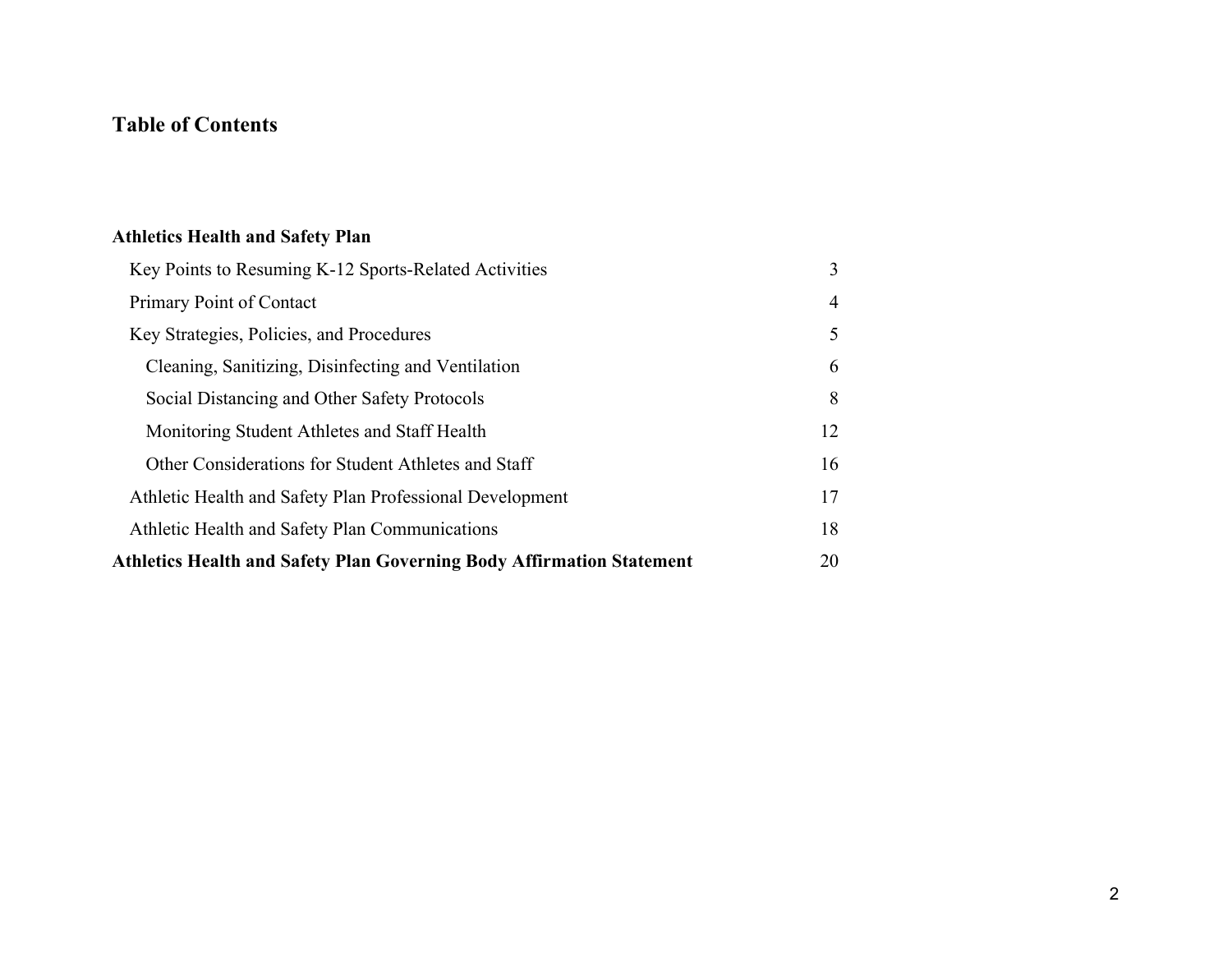## <span id="page-2-0"></span>**Athletics Health and Safety Plan: State College Area School District**

### <span id="page-2-1"></span>**Key Points to Resuming Interscholastic Sports Activities**

#### **Requirements of all Participants and Coaches**

- 1. Student-athletes and parents/guardians will be required to sign an acknowledgement form prior to attending games or competitions. The form will document that parents and participants read and agree to all requirements.
- 2. Health screening forms must be completed by visiting teams prior to their departure. (Team [Screening Form\)](https://docs.google.com/forms/d/e/1FAIpQLSerxYXx71b-DpRtNkOWfNCEz371wPpKYBHpqGiLpcH6qYup7w/viewform)

| <b>Phasing</b>                                                                                       | <b>Action Steps</b><br>under In-Person and Full Remote Phase                                                                                                                                                                                                                                                                                                                                                                                                                                                                                                                                                                                                        | <b>Lead Individual</b><br>and Position |
|------------------------------------------------------------------------------------------------------|---------------------------------------------------------------------------------------------------------------------------------------------------------------------------------------------------------------------------------------------------------------------------------------------------------------------------------------------------------------------------------------------------------------------------------------------------------------------------------------------------------------------------------------------------------------------------------------------------------------------------------------------------------------------|----------------------------------------|
| PA State Virtual, Remote,<br>and/or Face-to-Face Educational<br><b>Model (Low to Moderate Range)</b> | When the district is in in-person status:<br>All fall sports will participate in a shortened competition<br>schedule mostly within the Mid Penn Conference.<br>Because football has the highest level of contact among<br>fall sports, and is the only highest risk fall sport as<br>defined by the National Federation of State High School<br>Associations, those student-athletes would be required to<br>enroll in fully remote status or remain in the virtual<br>academy following the first competition. The duration<br>would extend for 14 days past the last game.<br>• Special accommodations will be considered for<br>students on a case-by-case basis | <b>Athletic Directors</b>              |
|                                                                                                      | When the district is in full remote status:<br>Non-contact sports: Cross-country, golf, and tennis will<br>participate in a shortened competition schedule mostly<br>within the Mid Penn Conference.                                                                                                                                                                                                                                                                                                                                                                                                                                                                |                                        |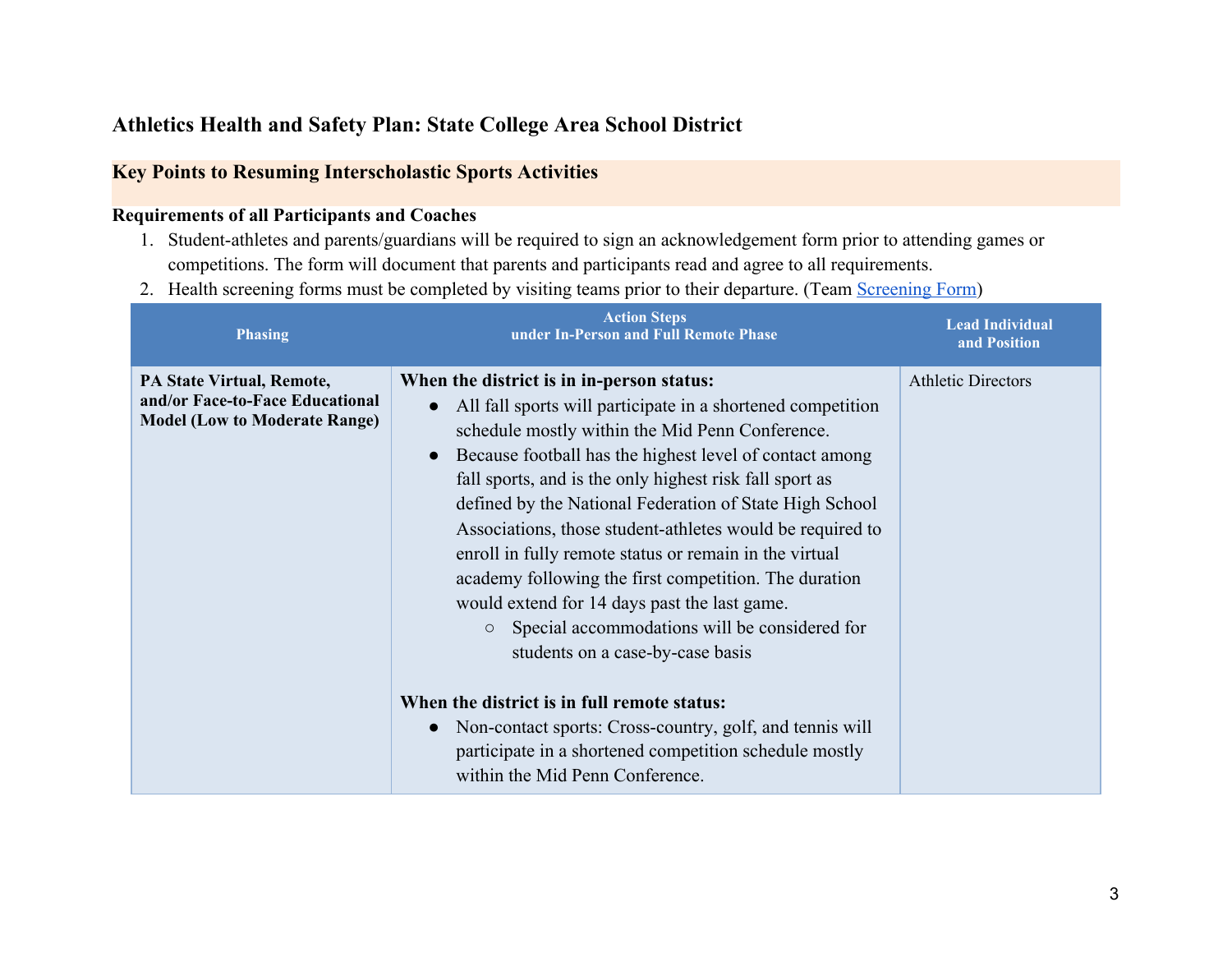| • Contact sports: Field hockey, football, soccer and<br>volleyball will switch to operating under the SCASD<br>Athletics Health and Safety Plan with no competitions<br>outside the district. Intrasquad scrimmages would be |  |
|------------------------------------------------------------------------------------------------------------------------------------------------------------------------------------------------------------------------------|--|
| permitted to occur to prepare athletes for a safe return to<br>competitive play.                                                                                                                                             |  |

**Anticipated launch date for sports-related activities: Will update following Board Action**

### <span id="page-3-0"></span>**Primary Point of Contact**

Each school entity must designate a primary point of contact with defined roles and responsibilities for health and safety preparedness and response planning for sports-related activities. The point of contact will be responsible for responding to all questions related to COVID-19. All parents, student athletes, officials, and coaches must be provided the person's contact information.

| <b>Point of Contact Name</b>                                                                             | <b>Position of Point of Contact</b>                    | <b>Contact Information</b>            |
|----------------------------------------------------------------------------------------------------------|--------------------------------------------------------|---------------------------------------|
| Jeanne Knouse, Director of Student<br><b>Services</b>                                                    | Pandemic Co-coordinator                                | imk37@scasd.org                       |
| Will Stout, Assistant Superintendent 6-12                                                                | Pandemic Co-coordinator                                | Wlsl4@scasd.org                       |
| Chris Weakland, Director of Athletics                                                                    | Primary Point of Contact                               | $c$ iw11@scasd.org                    |
| Loren Crispell, Assistant Director of<br>Athletics                                                       | Primary Point of Contact                               | inc12@scasd.org                       |
| Joy Drass, MD, Geisinger Gray's Woods<br>Pediatrics                                                      | Community Health Official                              | jdrass@geisinger.edu                  |
| Allyson Huggins, MD, Mount Nittany<br>Health & SCASD Physician                                           | Community Health Official                              | Ahuggins@mountnittany.org             |
| Dr. John Solic, MD, Mount Nittany<br>Medical Group, Internal Medicine                                    | Community Health Official; CAC for Athletics<br>member | $isolic 85 \textcircled{a}$ gmail.com |
| Maciej F Boni, Ph.D., Epidemiologist,<br>Associate Professor of Biology, Penn<br><b>State University</b> | Epidemiologist                                         | $mfb9(a)$ psu.edu                     |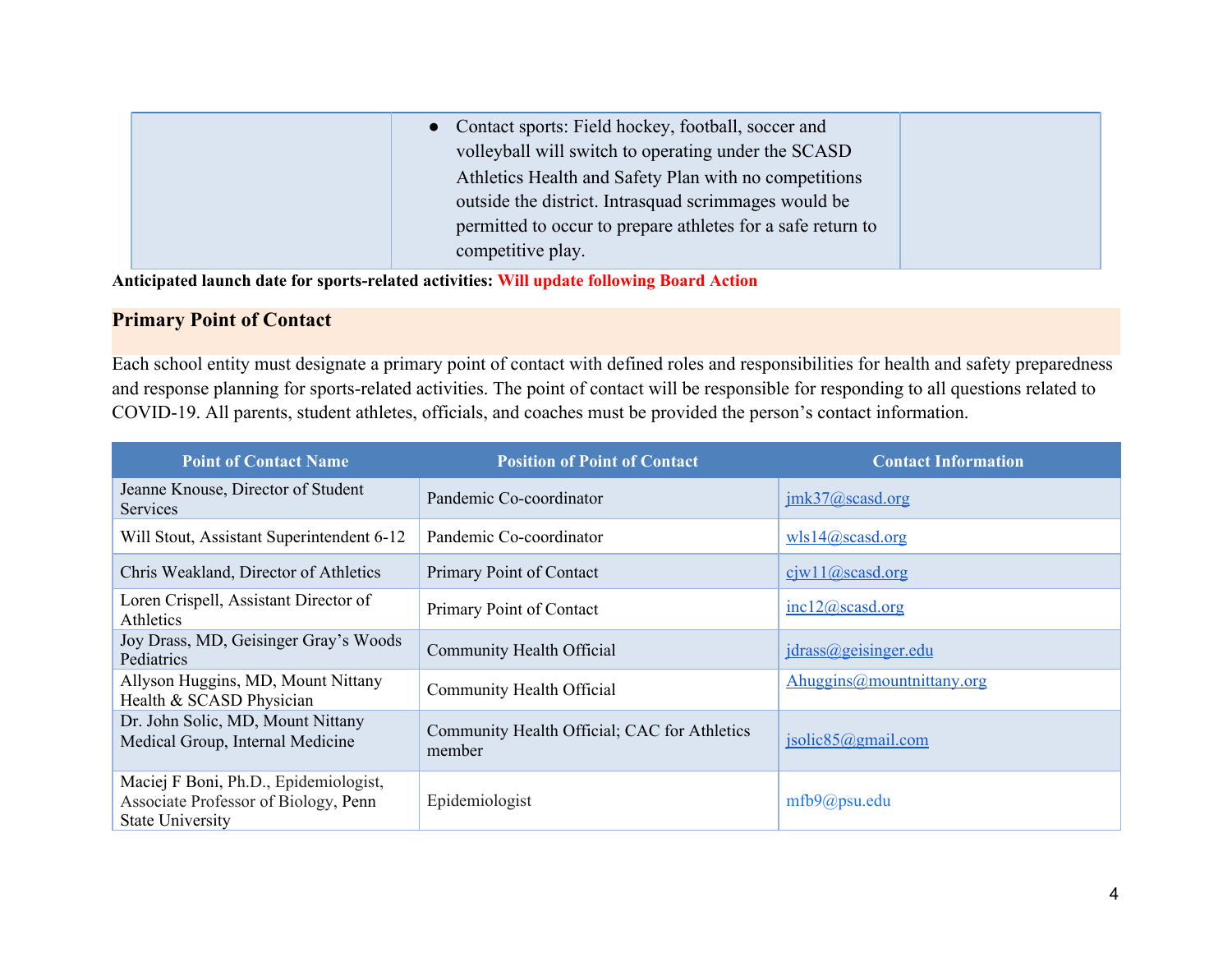| Mary Wagoner, Certified School Nurse<br>High School          | <b>SCASD Health Services</b> | $\frac{\text{mcw22}(a)\text{scasd.org}}{}$ |
|--------------------------------------------------------------|------------------------------|--------------------------------------------|
| Dawn Murnyack-Rowell, Certified<br>School Nurse High School  | <b>SCASD Health Services</b> | $d/m20$ ( <i>a</i> ) scasd.org             |
| Clare Sapia<br>School Nurse Spring Creek and Gray's<br>Woods | <b>SCASD Health Services</b> | $cew20$ ( $a$ ) scasd.org                  |
| Allison Snyder<br>School Nurse Park Forest Middle School     | <b>SCASD Health Services</b> | als51@scasd.org                            |
| Robert O'Donnell, Superintendent                             | <b>SCASD Administrator</b>   | $riol1$ ( <i>a</i> ) scasd.org             |

### <span id="page-4-0"></span>**Key Strategies, Policies, and Procedures**

Use the action plan templates on the following pages to create a thorough plan for each of the requirements outlined in the [Pennsylvania Guidance for All Sports Permitted to Operate During the COVID-19 Disaster Emergency](https://www.governor.pa.gov/covid-19/sports-guidance/).

For each domain of the Health and Safety Plan, draft a detailed summary describing the key strategies, policies, and procedures your LEA will employ to satisfy the requirements of the domain. The domain summary will serve as the public-facing description of the efforts your LEA will take to ensure health and safety of every stakeholder in your local community. Thus, the summary should be focused on the key information that staff, students, and families will require to clearly understand your local plan for the phased Resocialization of Sports Health and Safety. You can use the key questions to guide your domain summary.

For each requirement within each domain, document the following:

- **Action Steps under Remote Phase:** Identify the discrete action steps required to prepare for and implement the required. List the discrete action steps for each requirement in sequential order.
- **Action Steps under In-Person Phase:** Identify the specific adjustments the LEA or school will make to the requirement during the time period the county is designated as in-person. If implementation of the requirement will be the same regardless of county designation, then type "same as Remote" in this cell.
- **Lead Individual and Position:** List the person(s) responsible for ensuring the action steps are fully planned and the system is prepared for effective implementation.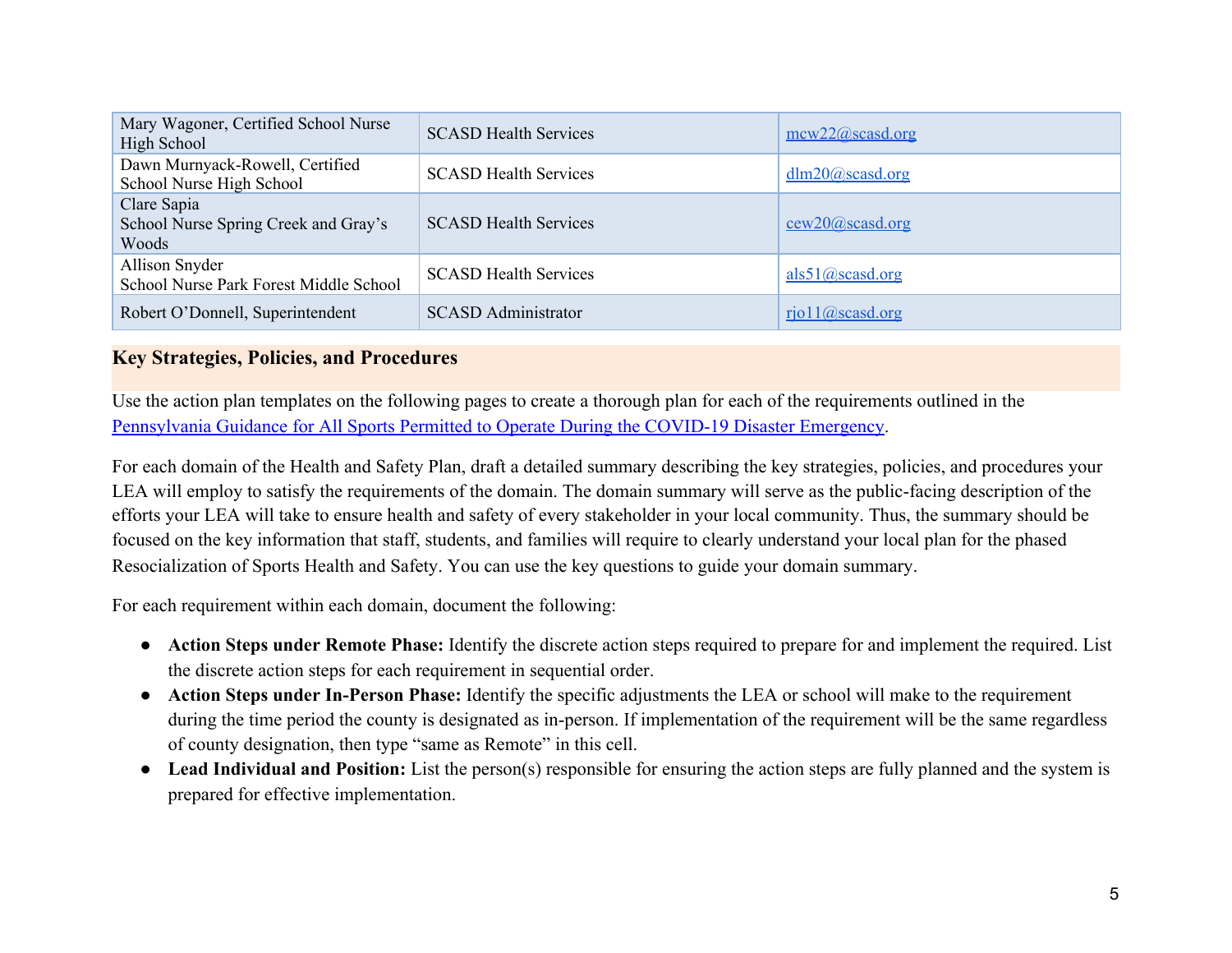- **Materials, Resources, and/or Supports Needed:** List any materials, resources, or support required to implement the requirement.
- **Professional Development (PD) Required:** In order to implement this requirement effectively, will staff, students, families, or other stakeholders require professional development?

In the following tables, an asterisk (\*) denotes a mandatory element of the plan. All other requirements are highly encouraged to the extent possible.

#### **Cleaning, Sanitizing, Disinfecting, and Ventilation**

#### **Key Questions**

- How will you ensure the athletic facilities are cleaned and ready to safely welcome coaching staff and student athletes?
- How often will you implement cleaning, sanitation, disinfecting, and ventilation protocols/procedures to maintain coaching staff and student athlete safety?
- What protocols will you put in place to clean and disinfect throughout the day?
- Which stakeholders will be trained on cleaning, sanitizing, disinfecting, and ventilation protocols? When and how will the training be provided? How will preparedness to implement as a result of the training be measured?

#### **Summary of Responses to Key Questions:**

| <b>Requirements</b>                                                                                                                     | <b>Action Steps</b><br>under In-Person and Full Remote Phase                                                                                                                                                          | <b>Lead Individual</b><br>and Position                                              | <b>Materials, Resources,</b><br>and or Supports Needed                                                   |
|-----------------------------------------------------------------------------------------------------------------------------------------|-----------------------------------------------------------------------------------------------------------------------------------------------------------------------------------------------------------------------|-------------------------------------------------------------------------------------|----------------------------------------------------------------------------------------------------------|
| * Cleaning, sanitizing,<br>disinfecting, and<br>ventilating spaces,<br>surfaces, and any<br>other areas used by<br>student athletes and | Custodial staff will disinfect all areas used during the day at the<br>end of their work shift.<br>Custodial staff will disinfect all areas used by SCASD after<br>school activities prior to and after the activity. | Lead<br>Ed Poprik, Director<br>of Physical Plant<br><b>Support</b><br>Jeanne Knouse | CDC Covid 19<br>Considerations for<br>Schools<br><b>CDC</b> Cleaning and<br><b>Disinfecting Decision</b> |
| sporting activities<br>( <i>i.e.</i> , restrooms,<br>drinking fountains,                                                                | For bathrooms, water bottle fillers, and locker rooms that are<br>being used, cleaning will be increased to 3 times per day.                                                                                          |                                                                                     | Tool                                                                                                     |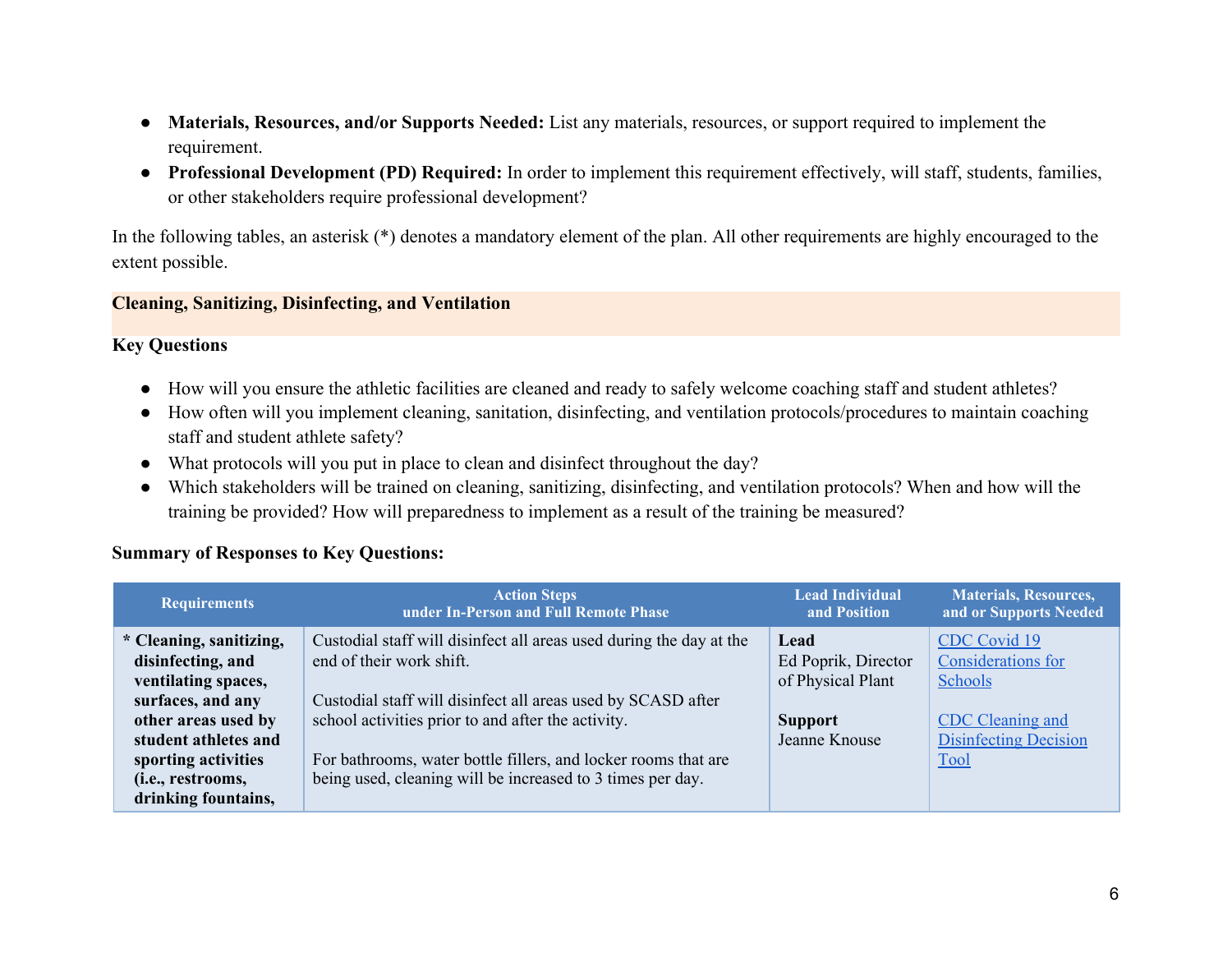| locker rooms and<br>transportation)                                          | Close communal water fountains and promote use of personal<br>water bottles and/or bottled water.<br>Identify personnel to clean high touch areas and materials in<br>classrooms when students transition.<br>Supplies will be made available for staff and secondary students<br>to clean shared equipment after each use at the Fitness Center<br>and other athletic facilities.<br>Playground equipment will remain closed during the<br>Remote and In-Person phases.<br>Provide adequate supplies to support healthy hygiene behaviors.<br>Water, soap, hand sanitizer<br>Paper towels, tissue paper<br>Gloves (non-latex), masks (PPE that prevents or<br>minimizes viral transmission), face shields or goggles<br>EPA cleaning supplies that minimize asthmatic reactions<br>Open-faced trash cans or no-touch trash cans<br>Ensure safe and correct storage of cleaning and<br>disinfecting products.<br>Keep personal items separated and limit sharing of<br>personal items.<br>Provide adequate classroom supplies for individual<br>student use.<br>Ensure all non-disposable food service items are<br>minimally handled and washed with hot water and soap. |                                                                    | <b>CDC/EPA Guidance for</b><br>Cleaning and<br><b>Disinfecting</b><br><b>CDC</b> Cleaning and<br><b>Disinfecting Your</b><br>Facility |
|------------------------------------------------------------------------------|---------------------------------------------------------------------------------------------------------------------------------------------------------------------------------------------------------------------------------------------------------------------------------------------------------------------------------------------------------------------------------------------------------------------------------------------------------------------------------------------------------------------------------------------------------------------------------------------------------------------------------------------------------------------------------------------------------------------------------------------------------------------------------------------------------------------------------------------------------------------------------------------------------------------------------------------------------------------------------------------------------------------------------------------------------------------------------------------------------------------------------------------------------------------------|--------------------------------------------------------------------|---------------------------------------------------------------------------------------------------------------------------------------|
|                                                                              | Provide periodic hygiene practice guideline reminders to staff.                                                                                                                                                                                                                                                                                                                                                                                                                                                                                                                                                                                                                                                                                                                                                                                                                                                                                                                                                                                                                                                                                                           |                                                                    |                                                                                                                                       |
| Other cleaning,<br>sanitizing, disinfecting,<br>and ventilation<br>practices | Flush all water systems to ensure they are safe to minimize risk<br>of diseases associated with water.<br>Ensure HVAC systems (heating, ventilation, and air<br>conditioning systems) are operating properly.                                                                                                                                                                                                                                                                                                                                                                                                                                                                                                                                                                                                                                                                                                                                                                                                                                                                                                                                                             | Lead<br>Ed Poprik, Director<br>of Physical Plant<br><b>Support</b> | <b>CDC</b> Guidance for<br><b>Reopening Buildings</b><br><b>After Prolonged</b><br><b>Shutdown or Reduced</b><br>Operation            |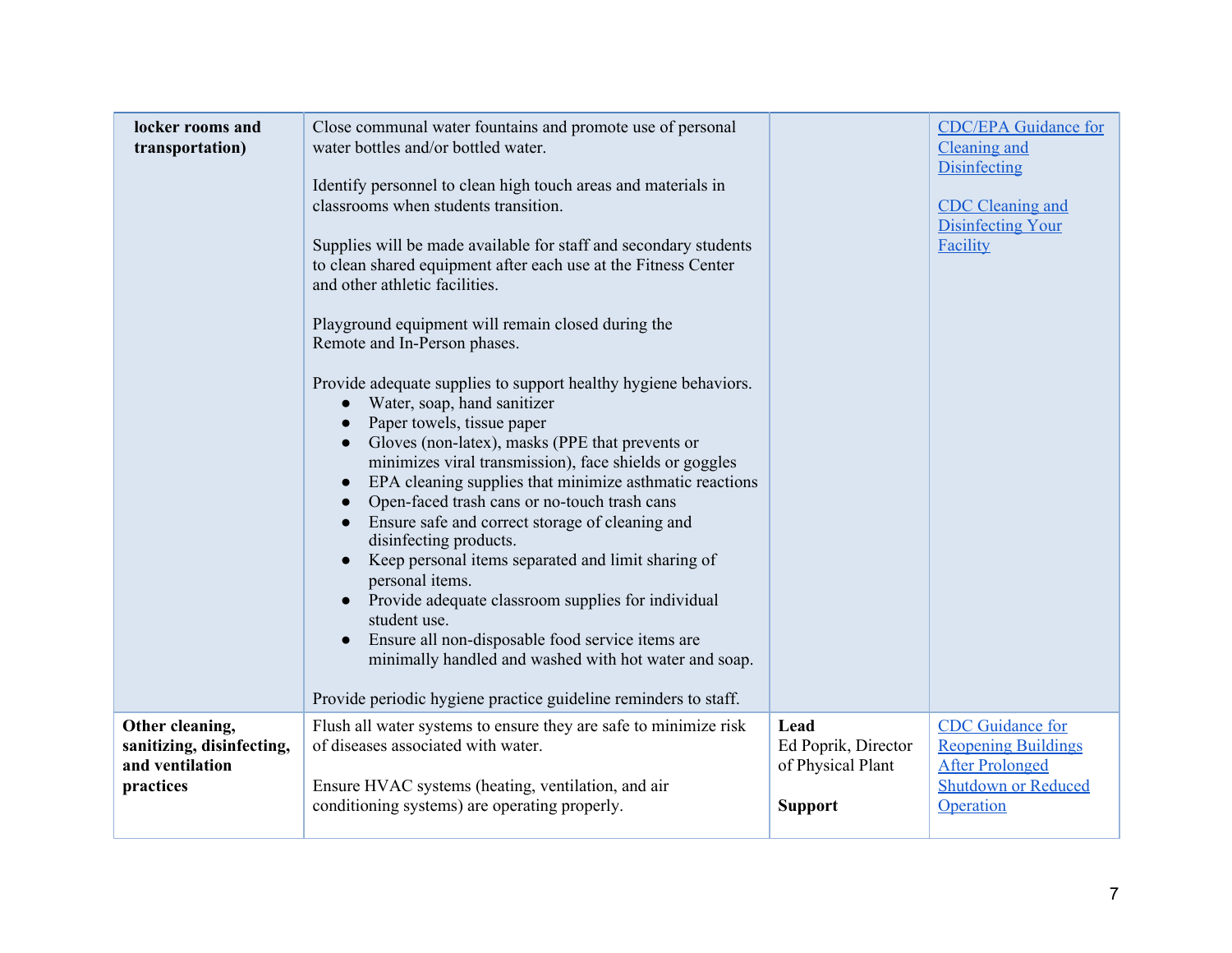| Increase introduction of outdoor air as much as possible.<br>• Adjust settings on the Building Automation systems to<br>maximum outside air setting.<br>Use operable windows when outdoor humidity and<br>$\bullet$<br>allergen levels allow. | Lois Thompson,<br><b>CSN</b><br>Heigh Arruda, CSN<br>Melissa Coble, RN<br>Jeanne Knouse | Humidifiers |
|-----------------------------------------------------------------------------------------------------------------------------------------------------------------------------------------------------------------------------------------------|-----------------------------------------------------------------------------------------|-------------|
| Evaluate the capability of the current HVAC system to accept<br>upgraded filters and implement where feasible.                                                                                                                                |                                                                                         |             |
| Place or install stand-alone HEPA filtration units (and/or UV<br>light systems) in areas of high need (isolation rooms, band and<br>choir rooms, rooms without windows, rooms with HVAC<br>limitations, etc.)                                 |                                                                                         |             |
| Prepare a plan for the potential need to elevate humidity levels<br>during the winter months.                                                                                                                                                 |                                                                                         |             |

#### <span id="page-7-0"></span>**Physical Distancing and Other Safety Protocols**

#### **Key Questions**

- How will conditioning, practice, and game spaces be organized and scheduled to mitigate spread?
- How will you group student athletes with coaches to limit the number of individuals who come into contact with one another throughout the conditioning, practices, meetings, team meals, games, etc.?
- What policies and procedures will govern use of other communal spaces (locker rooms, restrooms)?
- How will you utilize outdoor space to meet physical distancing requirements?
- What hygiene routines will be implemented?
- How will you adjust student transportation to meet physical distancing requirements?
- How will physical distancing and other safety protocols vary based on age ranges?
- Which stakeholders will be trained on physical distancing and other safety protocols? When and how will the training be provided?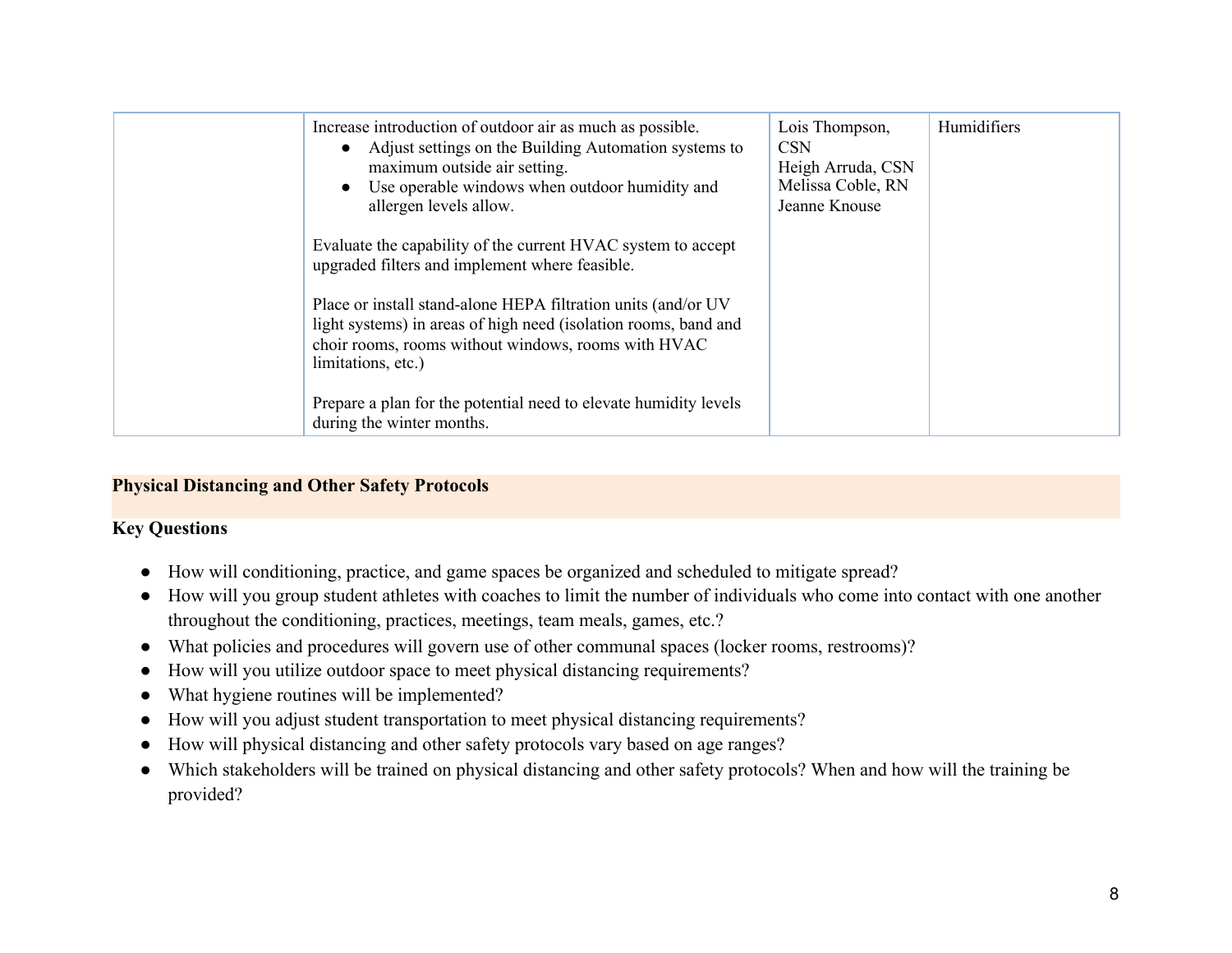# **Summary of Responses to Key Questions**

| <b>Requirements</b>                                                                                                                               | <b>Action Steps</b><br>under In-Person and Full Remote Phase                                                                                                                                                                                                                                                                                                                                                                                                                                                                  | <b>Lead Individual and</b><br><b>Position</b>                                                           | <b>Materials, Resources,</b><br>and or Supports Needed                                                   |
|---------------------------------------------------------------------------------------------------------------------------------------------------|-------------------------------------------------------------------------------------------------------------------------------------------------------------------------------------------------------------------------------------------------------------------------------------------------------------------------------------------------------------------------------------------------------------------------------------------------------------------------------------------------------------------------------|---------------------------------------------------------------------------------------------------------|----------------------------------------------------------------------------------------------------------|
| * Protocols for physical<br>distancing student<br>athletes and staff<br>throughout all activities,<br>to the maximum extent<br>feasible           | Sidelines/Bench – appropriate physical distancing of 6 feet will<br>be maintained on sidelines/bench during contests and events.<br>Tape or paint may be used as a guide for students and coaches.<br>Cloth face-covering will be required while idle and when<br>within a six foot radius of another person.                                                                                                                                                                                                                 | Athletic Directors,<br>Coaches, Game<br>Managers and<br><b>Facilities and Grounds</b><br>representative | List of Sport<br>Guidelines                                                                              |
| * Procedures for serving<br>food at events                                                                                                        | No Concessions at home events                                                                                                                                                                                                                                                                                                                                                                                                                                                                                                 | Athletic Directors and<br>Coaches                                                                       |                                                                                                          |
| * Hygiene practices for<br>student athletes and<br>staff which include the<br>manner and frequency<br>of hand-washing and<br>other best practices | Healthy hygiene practices such as handwashing with the use of<br>hand sanitizers will be enforced.<br>Hugging, shaking hands, or fist bumps for supporting<br>teammates will be prohibited. The use of other non-contact<br>methods of encouragement is allowed.<br>Student-athletes and coaches are encouraged to shower and<br>wash their workout clothing immediately after the event.<br>Student-athletes and coaches may use only their own towels<br>and water bottles.<br>Mouthwash will be used to clean mouthpieces. | Head Coaches,<br><b>Assistant Coaches and</b><br><b>Athletic Director</b>                               | <b>Hand Sanitizer</b><br>Mouth wash                                                                      |
| * Posting signs, in highly<br>visible locations, that<br>promote everyday<br>protective measures,<br>and how to stop the<br>spread of germs       | Throughout each district building and in athletic play areas<br>there will be signs posted related to the following infection<br>control measures:<br>Proper wearing and removal of face masks<br>$\bullet$<br>physical distancing (wall and floor signage)<br>$\bullet$<br>hand washing<br>$\bullet$                                                                                                                                                                                                                         | Custodian, Athletic<br>Directors, Coaches                                                               | https://www.cdc.gov/h<br>andwashing/posters.ht<br>ml<br>https://www.cdc.gov/fl<br>u/pdf/freeresources/up |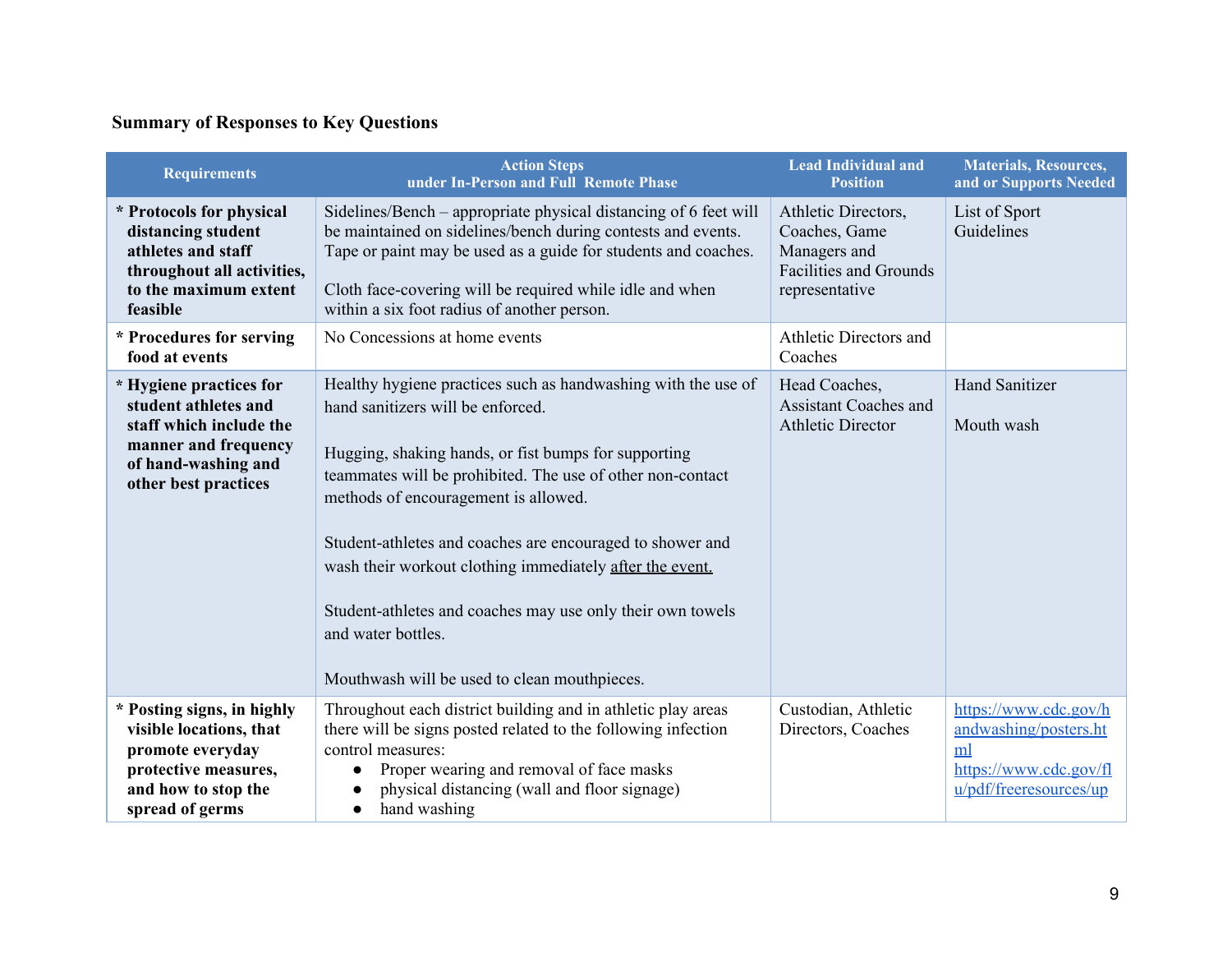|                                                                                                | germ prevention<br>$\bullet$<br>when to stay home<br>symptoms                                                                                                                                                                                                                                                                                                                                                                                                                                                                                |                                                                           | dated/stay-home-from-<br>work-poster.pdf<br>https://www.cdc.gov/c<br>oronavirus/2019-ncov/<br>downloads/COVID19-<br>social-distancing-cloth-<br>face-coverings.pdf<br>https://www.cdc.gov/c<br>oronavirus/2019-ncov/<br>communication/social-<br>media-toolkit.html |
|------------------------------------------------------------------------------------------------|----------------------------------------------------------------------------------------------------------------------------------------------------------------------------------------------------------------------------------------------------------------------------------------------------------------------------------------------------------------------------------------------------------------------------------------------------------------------------------------------------------------------------------------------|---------------------------------------------------------------------------|---------------------------------------------------------------------------------------------------------------------------------------------------------------------------------------------------------------------------------------------------------------------|
| Limiting the sharing of<br>materials and equipment<br>among student athletes                   | Students will refrain from sharing clothing/towels and such<br>items should be washed after each practice, including pinnies.<br>Athletic equipment that may be used by multiple individuals<br>(balls, shields, tackling dummies, shot put, discus, pole vault,<br>etc.) should be cleaned between individual uses and /or<br>intermittently during practice and events.                                                                                                                                                                    | Head Coaches,<br><b>Assistant Coaches and</b><br><b>Athletic Director</b> | <b>Hand Sanitizer</b>                                                                                                                                                                                                                                               |
| <b>Staggering the use of</b><br>communal spaces<br>(i.e., locker rooms, weight<br>rooms, etc.) | There will be use of locker rooms (5-10 student athletes at a<br>time) and designated bathrooms if needed (students are<br>encouraged to arrive dressed ready to participate). Consistent<br>with the health and safety plan cleaning and sanitizing<br>practices, the locker rooms and restrooms will be cleaned and<br>sanitized by trained district staff on a daily basis.<br>Anyone using the locker room and restrooms will be<br>$\bullet$<br>required to wear a cloth face mask as well as<br>thoroughly wash their hands after use. | Athletic Directors and<br>Coaches                                         | Locker Room<br>Guidelines<br><b>Hand Sanitizer</b>                                                                                                                                                                                                                  |
| <b>Adjusting transportation</b><br>schedules and practices to<br>create social distance        | Masks will be worn on buses at all times<br>Modifications for student/coach transportation to and from<br>athletic events may be necessary to achieve the 6 foot<br>physically distanced on buses (because travel times could be<br>longer than a typical bus ride to and from school, the 6 foot                                                                                                                                                                                                                                            | Athletic Directors and<br>Director of<br>Transportation                   | Buses and cleaning<br>supplies                                                                                                                                                                                                                                      |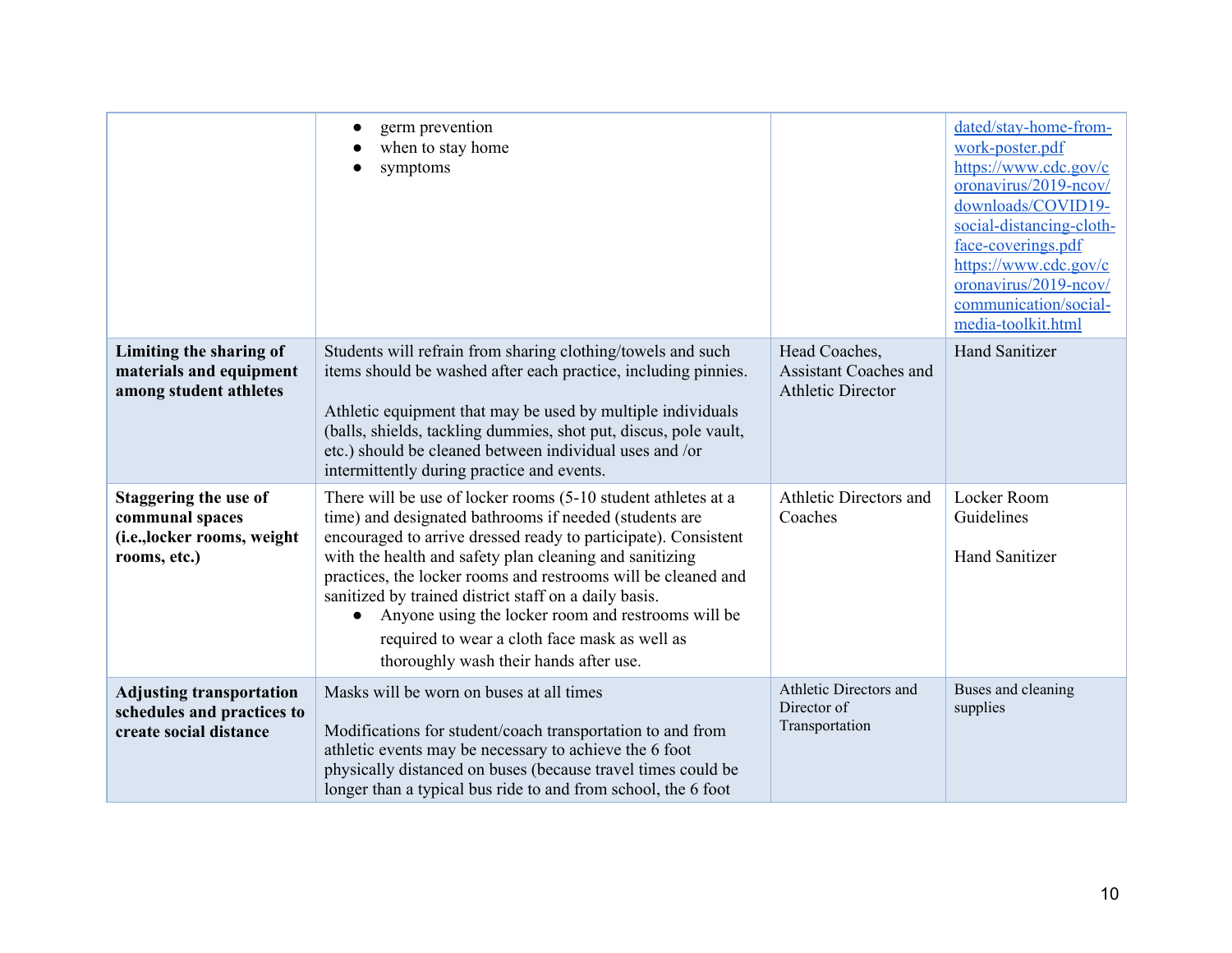|                                                                                                                                 | physical distancing on the bus will be enforced instead of the<br>3-6 foot). This will include:<br>Reducing the number of students/coaches on a bus/van<br>Using hand sanitizer upon boarding a bus/van<br>Physical distancing on a bus<br>Windows open when possible<br>Additional considerations for transportation:<br>Transportation to and from events with the assistance<br>$\bullet$<br>of parents and guardians<br>Scheduling priority for Fridays through Sundays<br>whenever possible<br>These potential modifications will be determined by the school<br>district, bus companies, Department of Education, State and<br>Local governments.                                                                                                                                                                                                                  |                                                                           |                             |
|---------------------------------------------------------------------------------------------------------------------------------|--------------------------------------------------------------------------------------------------------------------------------------------------------------------------------------------------------------------------------------------------------------------------------------------------------------------------------------------------------------------------------------------------------------------------------------------------------------------------------------------------------------------------------------------------------------------------------------------------------------------------------------------------------------------------------------------------------------------------------------------------------------------------------------------------------------------------------------------------------------------------|---------------------------------------------------------------------------|-----------------------------|
| Limiting the number of<br>individuals in athletic<br>activity spaces, and<br>interactions between groups<br>of student athletes | All federal, state, and local county guidelines in accordance<br>with mass gatherings must be followed.<br>In-Person Phases of reopening, sports-related activities at the<br>K-12 level are limited to student athletes, coaches, officials,<br>band, cheerleaders, and staff only. The addition of visitors and<br>spectators will be contingent upon future health conditions<br>within the state and local communities. Cloth face-covering<br>will be required while idle or when within a six feet radius of<br>another person.<br>Changes to seating capacity and social distancing may be<br>necessary for each venue facility and will be determined as<br>more recommendations are released by the local/state<br>governments.<br>If competitions take place while federal, state, and local county<br>guidelines recommend social distancing, spectators must | Athletic Directors and<br><b>Facilities and Grounds</b><br>representative | List of Sport<br>Guidelines |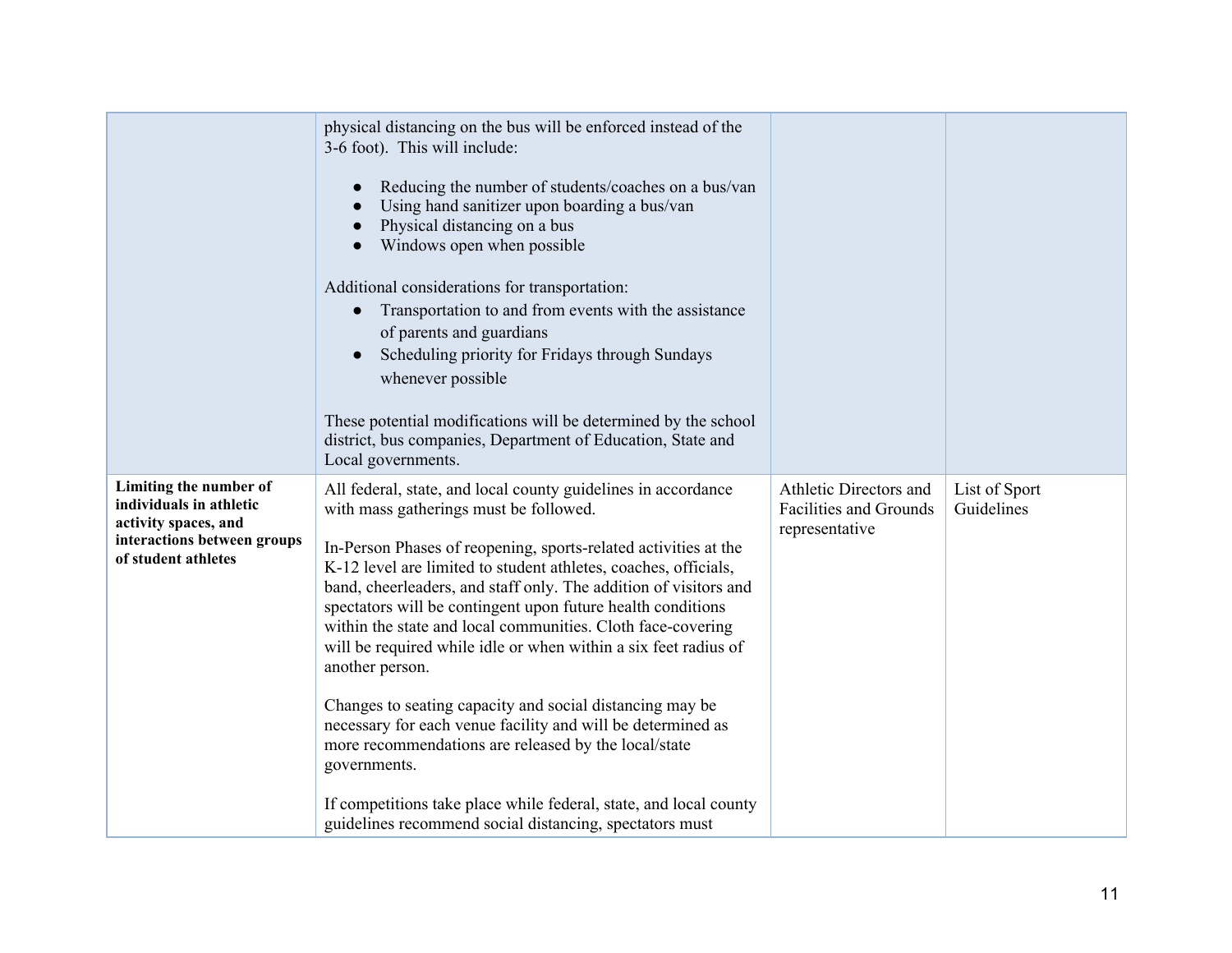| adhere to these guidelines and spectators must adhere to face<br>covering guidelines.                                                                                     |  |
|---------------------------------------------------------------------------------------------------------------------------------------------------------------------------|--|
| The State College School District reserves the right to limit the<br>number of spectators at a sporting event based on county data<br>on communicable spread of COVID-19. |  |

#### **Monitoring Student Athletes and Staff Health**

#### **Key Questions**

- How will you monitor student athletes, coaches, and others who interact with each other to ensure they are healthy and not exhibiting signs of illness?
- Who will be responsible for monitoring?
- Where will the monitoring take place?
- When and how frequently will the monitoring take place?
- What is the policy for quarantine or isolation if a coach, student athlete, or other member of the school community becomes ill or has been exposed to an individual confirmed positive for COVID-19? What conditions will a coach or student athlete confirmed to have COVID-19 need to meet to safely return to sports activities? Which staff will be responsible for making decisions regarding quarantine or isolation requirements of coaches or student athletes?
- When and how will families be notified of confirmed coach or student athlete illness or exposure and resulting changes to the local Athletics Health and Safety Plan?
- Which stakeholders will be trained on protocols for monitoring student athlete and staff health? When and how will the training be provided?

#### **Summary of Responses to Key Questions:**

| l Requirements | <b>Action Steps</b><br>under In-Person and Full Remote Phase | <b>Lead Individual</b><br>and Position | Materials, Resources,<br>and or Supports<br>Needed <b>N</b> |
|----------------|--------------------------------------------------------------|----------------------------------------|-------------------------------------------------------------|
|----------------|--------------------------------------------------------------|----------------------------------------|-------------------------------------------------------------|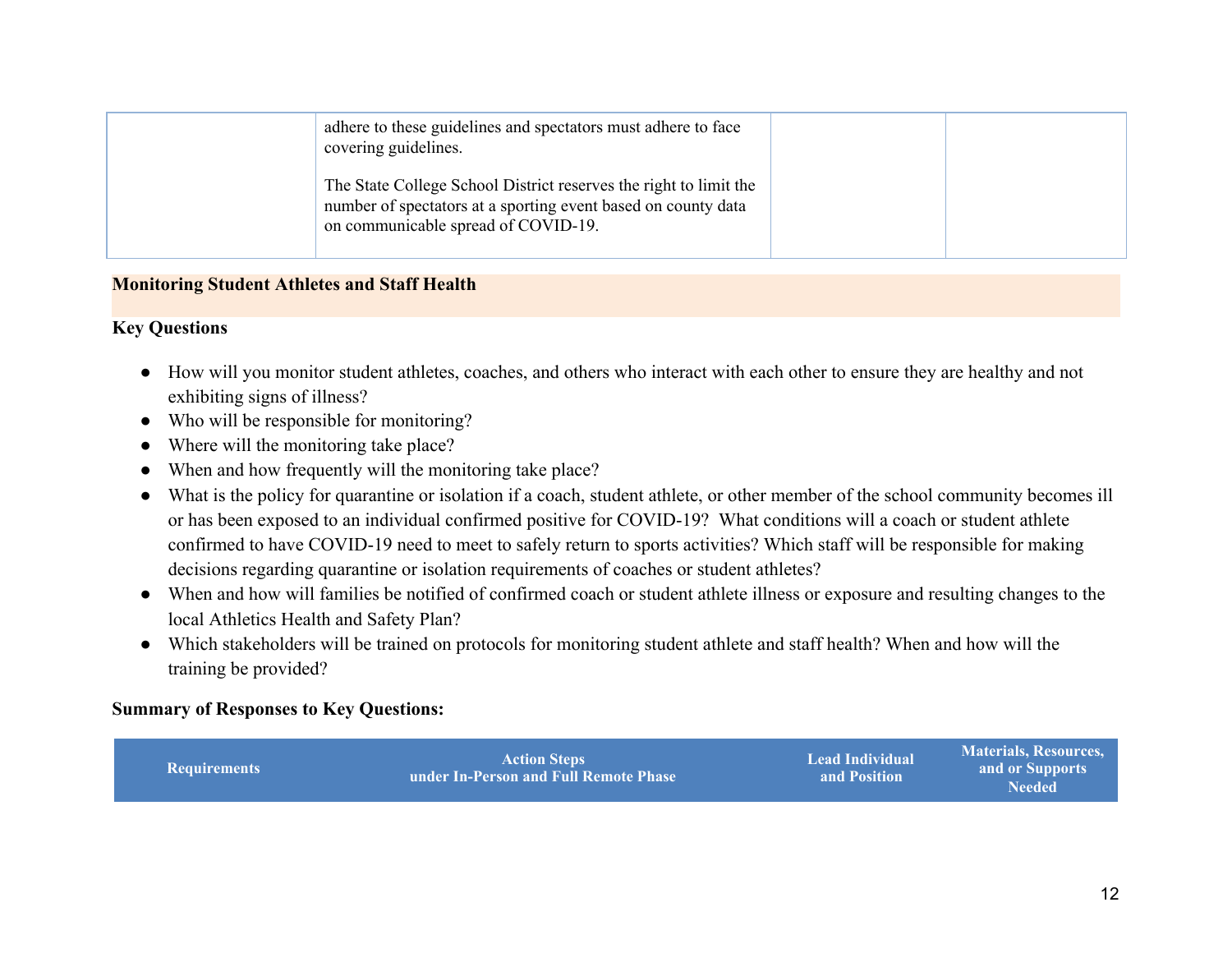| * Monitoring student<br>athletes and staff for<br>symptoms and history<br>of exposure<br>(pre-screening before<br>workouts and<br>competitions)      | Symptoms may appear 2-14 days after exposure to the virus.<br>The symptoms may range from mild to severe. (See CDC Fact<br>Sheet in Appendix). Symptoms may include:<br>Fever or chills (100.4 or High)<br>$\bullet$<br>Cough<br>$\bullet$<br>Shortness of breath or difficulty breathing<br>Fatigue<br>Muscle or body aches<br>Headache<br>New loss of taste or smell<br>Sore Throat<br>$\bullet$<br>Congestion or runny nose<br>Nausea or vomiting<br>Diarrhea<br>All coaches and students will complete a pre-screening<br>electronic form prior to each workout and competition including<br>a temperature check.<br>All coaches and students who have COVID-19 symptoms will<br>not be allowed to participate in practice/games.<br>Team attendance will be recorded.<br>Health screening forms will also be completed by visiting<br>teams prior to their departure. | Coaches and Athletic<br>Trainers. | Signage for COVID<br>Symptoms                                                                                             |
|------------------------------------------------------------------------------------------------------------------------------------------------------|----------------------------------------------------------------------------------------------------------------------------------------------------------------------------------------------------------------------------------------------------------------------------------------------------------------------------------------------------------------------------------------------------------------------------------------------------------------------------------------------------------------------------------------------------------------------------------------------------------------------------------------------------------------------------------------------------------------------------------------------------------------------------------------------------------------------------------------------------------------------------|-----------------------------------|---------------------------------------------------------------------------------------------------------------------------|
| * Isolating or<br>quarantining student<br>athletes, coaching<br>staff, or visitors if they<br>become sick or<br>demonstrate a history<br>of exposure | If a coach or student is sick with COVID-19 or think they are<br>infected with the virus, they must STAY AT HOME. It is<br>essential that they take steps to help prevent the disease from<br>spreading to people in their home or community. If they think<br>they have been exposed to COVID-19 and develop a fever and<br>symptoms, they should call healthcare provider for medical<br>advice and notify the school immediately (principal, athletic<br>director, athletic trainer, coach)                                                                                                                                                                                                                                                                                                                                                                             | Athletic Directors and<br>Coaches | Signage for COVID<br>Symptoms<br><b>Contact Tracing</b><br>Protocol<br>Adequate numbers of<br>contactless<br>thermometers |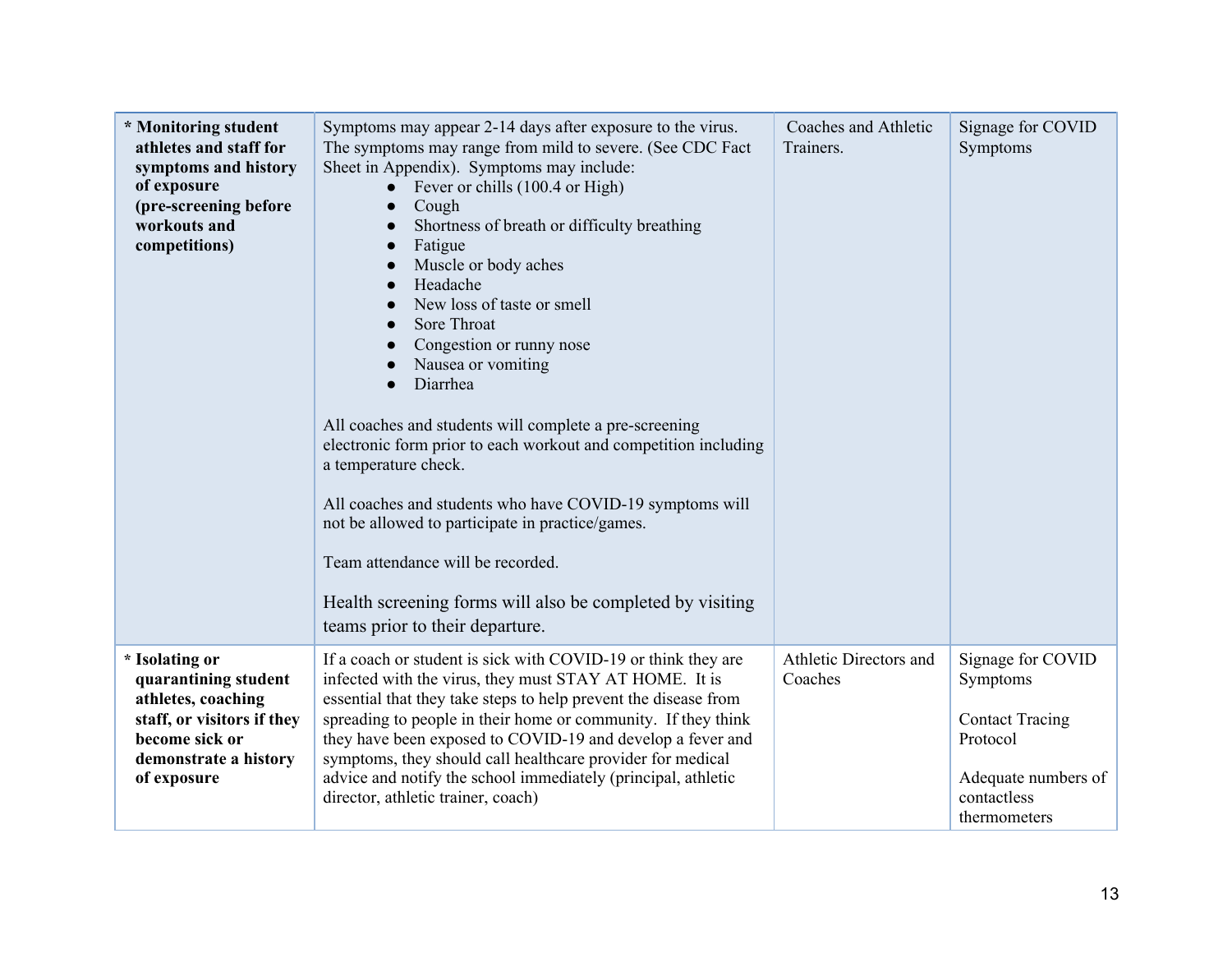|                                                                                                                | It will be determined if others who may have been exposed<br>(students, coaches, staff) need to be notified, isolated, and /or<br>monitored for symptoms<br>If a Positive case of COVID-19 is Diagnosed Contact Tracing<br>will be implemented with the assistance of local health<br>professionals and the CDC/PA DOH.<br>If become ill during practice or an event:<br>Every effort will be made to isolate the ill individual from<br>others, until the person member can leave the school or event<br>Ill student, parent/guardian will be contacted immediately, and<br>arrangements will be made for the student to be picked up<br>Ill individuals will be asked to contact their physician or<br>appropriate healthcare professional for direction.<br>If parents and/or guardians are not present to transport an ill<br>student home from an away event, efforts will be made to<br>isolate the student on the way home, including proper social<br>distancing, and enforcing mask usage by all students and staff<br>while traveling. |                                                                       | Masks<br>Gloves<br><b>COVID Screening</b><br>for Staff/Coaches<br><b>COVID Screening</b><br>Checklist for<br><b>Students</b> |
|----------------------------------------------------------------------------------------------------------------|--------------------------------------------------------------------------------------------------------------------------------------------------------------------------------------------------------------------------------------------------------------------------------------------------------------------------------------------------------------------------------------------------------------------------------------------------------------------------------------------------------------------------------------------------------------------------------------------------------------------------------------------------------------------------------------------------------------------------------------------------------------------------------------------------------------------------------------------------------------------------------------------------------------------------------------------------------------------------------------------------------------------------------------------------|-----------------------------------------------------------------------|------------------------------------------------------------------------------------------------------------------------------|
| * Returning isolated or<br>quarantined coaches,<br>staff or student<br>athletes, to school<br>and/or athletics | An individual who has been isolated or quarantined may return<br>to play under the following guidelines:<br>Student or coaching staff member with fever or<br>symptoms that may be associated with COVID-19 and<br>no known direct exposure to a person with COVID-19<br>may return to play when they are asymptomatic and<br>have been fever free for at least 24 hours without the<br>use of fever-reducing medicine or have confirmation of<br>an alternative diagnosis from a health care provider that<br>explains the COVID-19-like symptom(s).<br>If a student or coaching staff member had a negative<br>COVID-19 test, and were not in close contact with a                                                                                                                                                                                                                                                                                                                                                                             | Athletic Directors,<br>Coaches, Trainers, and<br><b>School Nurses</b> | Systems flowchart<br>Adequate numbers of<br>contactless<br>thermometers<br><b>Masks</b><br>Gloves                            |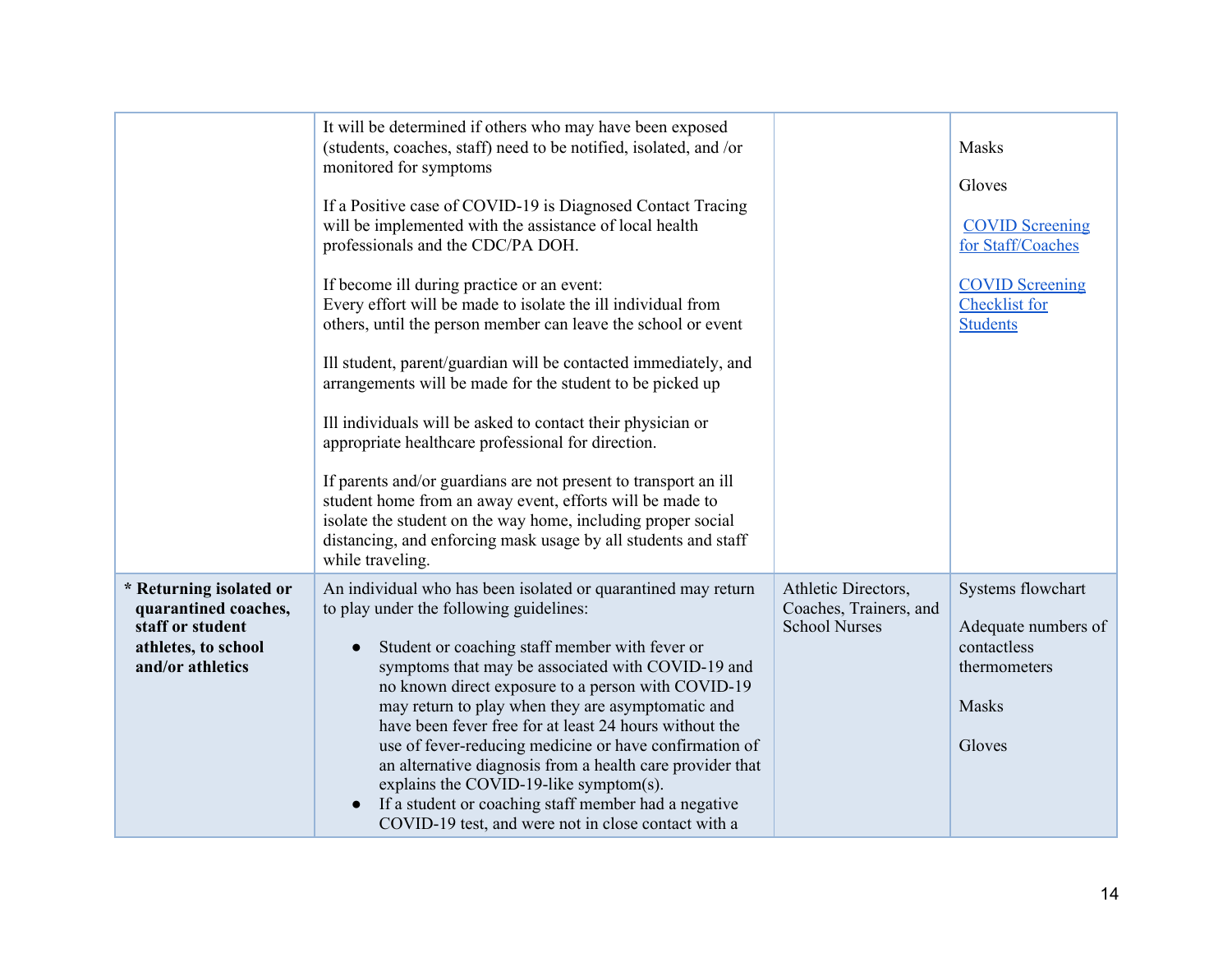|                                                                                                                                                                          | case, he/she can return to school once there is no fever<br>without the use of medications for 24 hours and no<br>other symptoms.<br>A student or coaching staff member who is quarantined<br>following close contact with a case may not return to<br>play until cleared to do so by DOH or the appropriate<br>CMHD. A negative test obtained prior to the end of<br>quarantine does not clear an individual for return. The<br>entire quarantine period must be completed.<br>If student or coaching staff member is diagnosed with<br>COVID-19 by medical professional based on test or<br>their symptoms or does not get a COVID-19 test but<br>has symptoms, he/she must not return to play until it<br>has been at least 10 days since the start of symptoms<br>(with symptom improvement), and at least three days<br>since any fever has resolved without the use of fever<br>reducing medication.<br>o All athletes must have a physician's clearance<br>for return to play. |                                                                               |  |
|--------------------------------------------------------------------------------------------------------------------------------------------------------------------------|---------------------------------------------------------------------------------------------------------------------------------------------------------------------------------------------------------------------------------------------------------------------------------------------------------------------------------------------------------------------------------------------------------------------------------------------------------------------------------------------------------------------------------------------------------------------------------------------------------------------------------------------------------------------------------------------------------------------------------------------------------------------------------------------------------------------------------------------------------------------------------------------------------------------------------------------------------------------------------------|-------------------------------------------------------------------------------|--|
| Notifying coaching staff,<br>families, and the public<br>of cancellation of<br>sports-related activities,<br>school closures and<br>other changes in safety<br>protocols | Clear consistent upfront communication of when we will notify<br>families of COVID-19 case management.<br>COVID-19 Positive<br>Immediate notification of individuals identified through<br>contact tracing procedures.<br>District is notified with details of exposure (share sports<br>team, building location, direction from DOH,<br>sanitizing).                                                                                                                                                                                                                                                                                                                                                                                                                                                                                                                                                                                                                                 | Pandemic<br>Coordinators, Athletic<br>Directors, Coaches<br>and School Nurses |  |
| Other monitoring and<br>screening practices                                                                                                                              | Athletic teams will suspend practice/competition if they have<br>more than 2 COVID+ cases on their team according to PDE<br>recommendations and guidelines.                                                                                                                                                                                                                                                                                                                                                                                                                                                                                                                                                                                                                                                                                                                                                                                                                           |                                                                               |  |

# <span id="page-14-0"></span>**Other Considerations for Student Athletes and Staff**

# **Key Questions**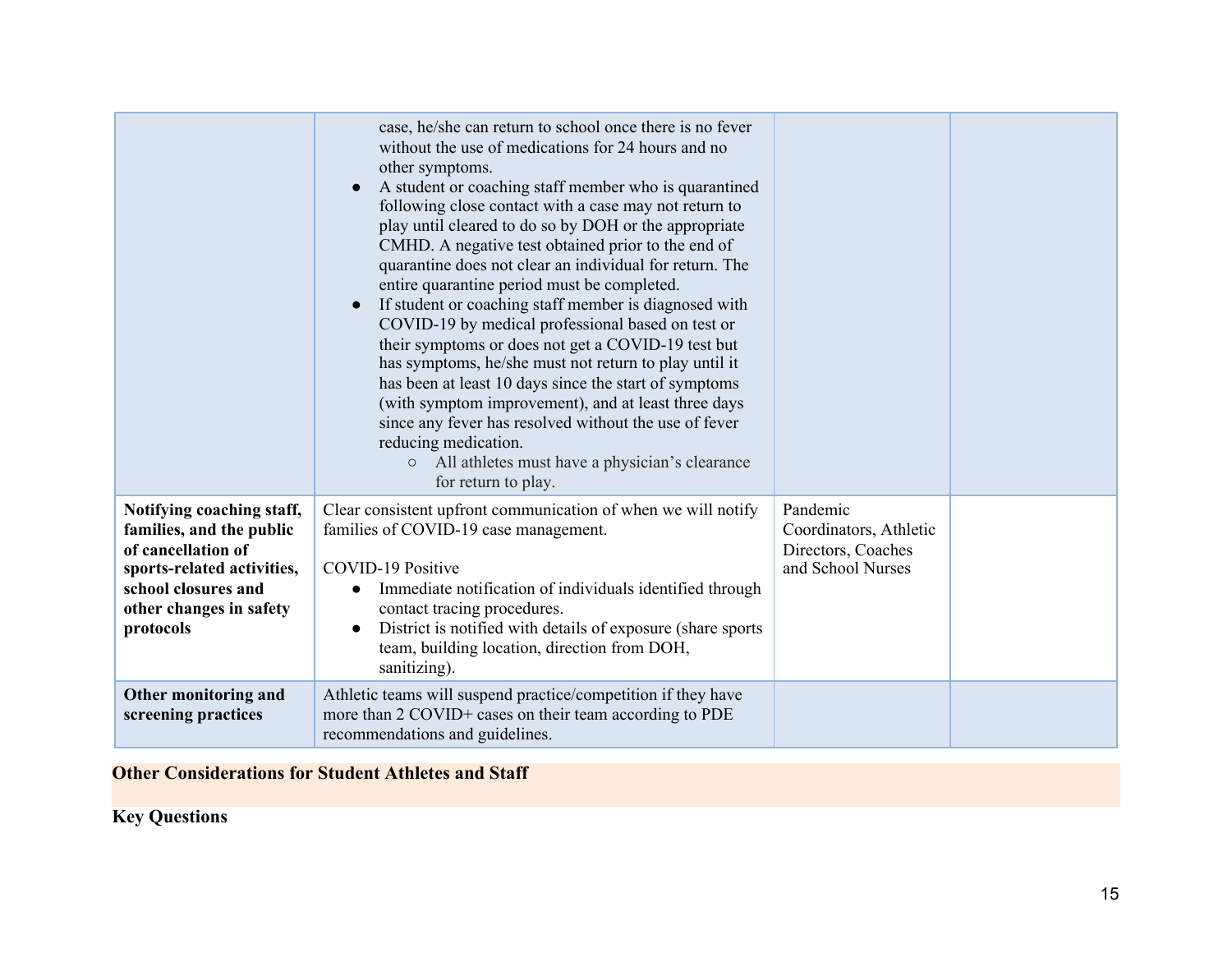- How will you determine which coaches and other athletic staff are willing/able to return? How will you accommodate staff who are unable or unwilling to return?
- How will you determine which student athletes are willing/able to return? How will you accommodate student athletes who are unable or unwilling to return?
- What is the local policy/procedure regarding face coverings for all coaches and athletic staff? What is the policy/procedure for student athletes?
- What special protocols will you implement to protect student athletes and staff at higher risk for severe illness?
- How will you address coaches and other athletic staff who are ill, or who have family members who have become ill?
- How will you manage teams in the event of coaching staff illness? Do you have substitute coaches available?
- **●** Which stakeholders will be trained on these protocols? When and how will the training be provided?

#### **Summary of Responses to Key Questions:**

| <b>Requirements</b>                                                                                      | <b>Action Steps</b><br>under In-person and Full Remote Phase                                                                                                                                                                                                                                                                                                              | <b>Lead Individual</b><br>and Position                                | <b>Materials, Resources,</b><br>and or Supports<br><b>Needed</b> |
|----------------------------------------------------------------------------------------------------------|---------------------------------------------------------------------------------------------------------------------------------------------------------------------------------------------------------------------------------------------------------------------------------------------------------------------------------------------------------------------------|-----------------------------------------------------------------------|------------------------------------------------------------------|
| * Protecting student<br>athletes and coaching<br>staff at higher risk for<br>severe illness              | Coaching Staff and students will be identified that are<br>considered a higher risk for severe illness due to underlying<br>medical conditions during this COVID-19 pandemic. If a student<br>and/or staff member needs additional accommodations due to<br>COVID-19, they will be considered on a case by case basis.<br>See your athletic trainer or athletic director. | Athletic Directors,<br>Coaches, Trainers, and<br><b>School Nurses</b> | Develop individual<br>safety plan on a case<br>by case basis     |
| * Use of face coverings<br>by all coaches and<br>athletic staff                                          | Coaches and staff will be required cloth masks or other approved<br>face coverings at all times during practices and competitions.                                                                                                                                                                                                                                        | Athletic Directors,<br>Coaches, Trainers                              | Extra face coverings                                             |
| * Use of face coverings<br>by student athletes as<br>appropriate                                         | For indoor and outdoor sport practices and competitions, cloth<br>masks or other approved face coverings will be required while<br>idle and when not engaged in competition play.                                                                                                                                                                                         | Athletic Directors,<br>Coaches, Trainers                              | Extra face coverings                                             |
| Unique safety protocols<br>for student athletes with<br>complex needs or other<br>vulnerable individuals | Coaching Staff and students will be identified that are<br>considered a higher risk for severe illness due to underlying<br>medical conditions during this COVID-19 pandemic. If a student                                                                                                                                                                                | Athletic Directors,<br>Coaches, Trainers, and<br><b>School Nurses</b> | Develop individual<br>safety plan on a case<br>by case basis     |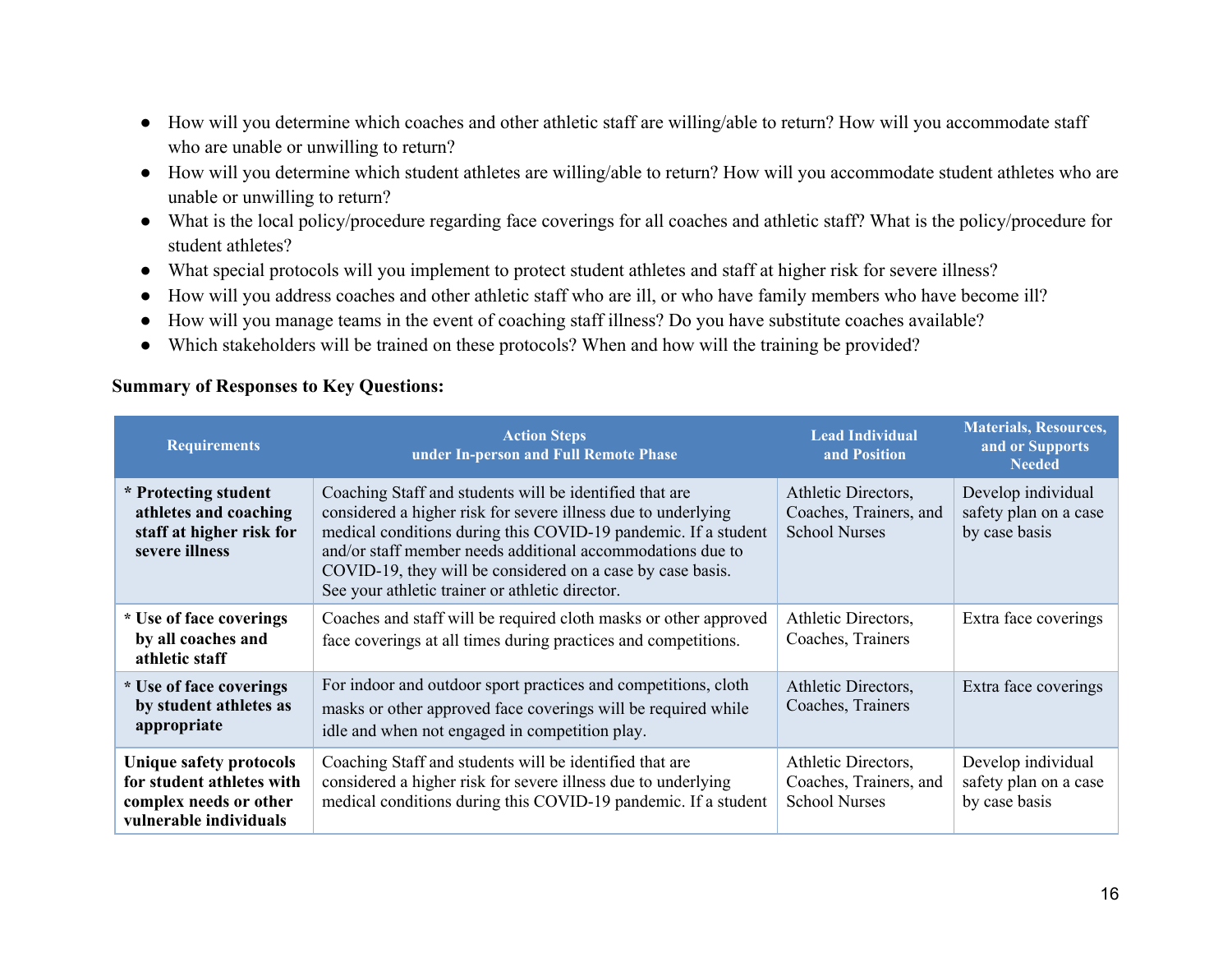| and/or staff member needs additional accommodations due to |  |
|------------------------------------------------------------|--|
| COVID-19, they will be considered on a case by case basis. |  |

#### <span id="page-16-0"></span>**Athletics Health and Safety Plan Professional Development**

The success of your plan for resuming sports-related activities safely requires all stakeholders to be prepared with the necessary knowledge and skills to implement the plan as intended. For each item that requires staff training, document the following components of your professional learning plan.

- **Topic:** List the content on which the professional development will focus.
- **Audience:** List the stakeholder group(s) who will participate in the learning activity.
- **Lead Person and Position:** List the person or organization that will provide the professional learning.
- **Session Format:** List the strategy/format that will be utilized to facilitate professional learning.
- **Materials, Resources, and or Supports Needed:** List any materials, resources, or support required to implement the requirement.
- **Start Date:** Enter the date on which the first professional learning activity for the topic will be offered.
- **Completion Date:** Enter the date on which the last professional learning activity for the topic will be offered.

| <b>Topic</b>                                                                                                                                                                                  | <b>Audience</b>                                     | <b>Lead Person and</b><br><b>Position</b>               | <b>Session Format</b>                                                   | <b>Materials, Resources,</b><br>and or Supports Needed                                                                                        | <b>Start Date</b> | <b>Completion</b><br><b>Date</b> |
|-----------------------------------------------------------------------------------------------------------------------------------------------------------------------------------------------|-----------------------------------------------------|---------------------------------------------------------|-------------------------------------------------------------------------|-----------------------------------------------------------------------------------------------------------------------------------------------|-------------------|----------------------------------|
| <b>Infectious Control</b><br>• Face Coverings<br><b>Hand Washing</b><br>$\bullet$<br>(frequency,<br>duration)<br>Coughing<br>$\bullet$<br><b>Sneezing/Blowing</b><br>$\bullet$<br><b>Nose</b> | Students and<br>Parents/Guardia<br>ns/Caregivers    | <b>School Nurses</b>                                    | Videos,<br>PowerPoint<br>presentations,<br>email, at written<br>formats | COVID-19 Stop the<br><b>Spread of Germs</b><br>Covid 19 Education<br>Coronavirus disease<br>2019 (COVID-19) How<br><b>To Protect Yourself</b> | August 2020       | June 2021                        |
| <b>COVID Coaches</b><br>Information on<br><b>Resocialization of Sports</b><br><b>Health and Safety</b><br>guidelines                                                                          | Coaches,<br>Trainers,<br>Volunteers,<br>other Staff | <b>Athletic Director</b><br>and Pandemic<br>Coordinator | Zoom<br>Written/Electroni<br>c Format                                   | Safety Plan and<br>documents                                                                                                                  | August 2020       | June 2021                        |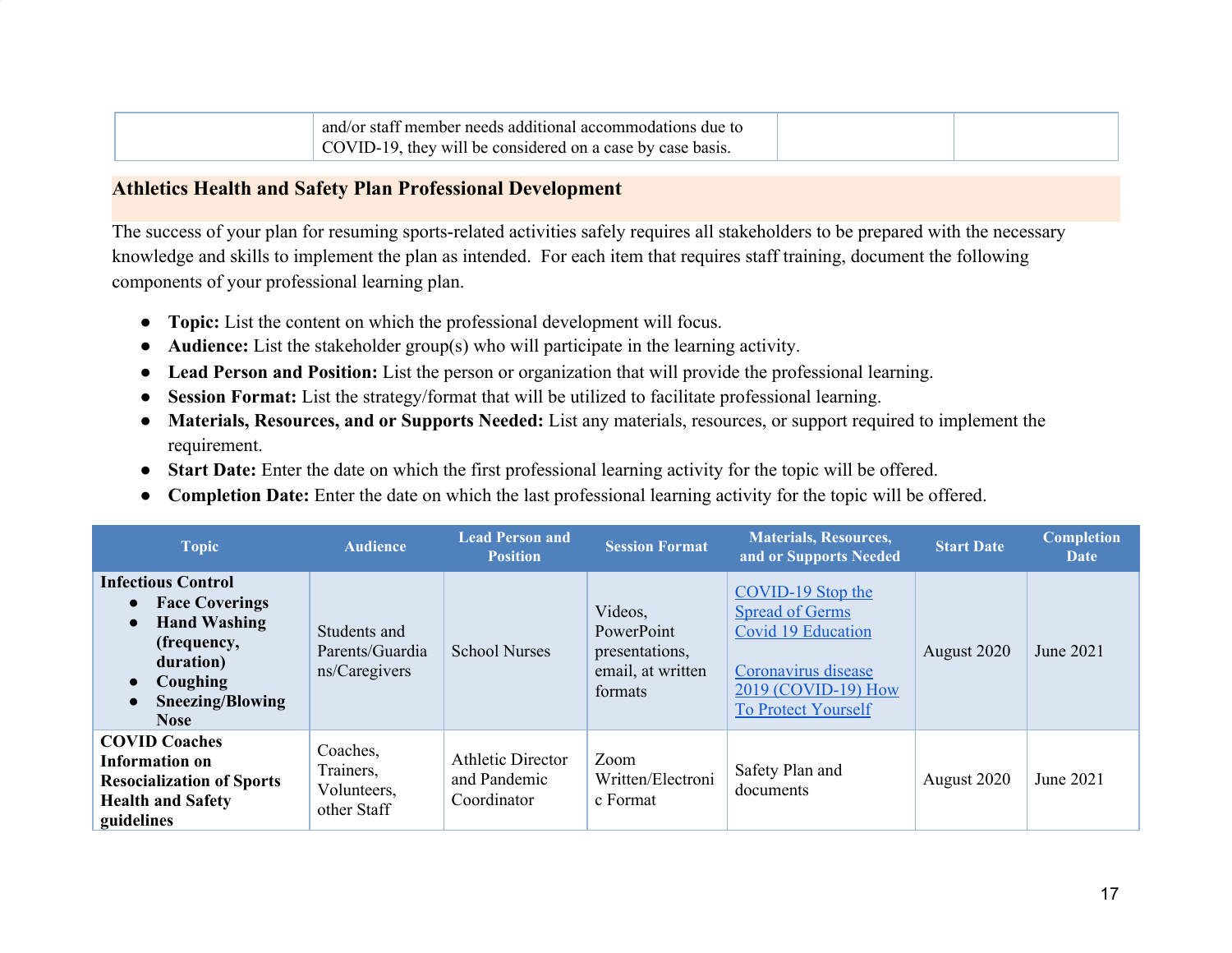| <b>COVID Student and</b><br><b>Family Information on</b><br><b>Resocialization of Sports</b><br><b>Health and Safety</b><br>guidelines | Students and<br>Families                            | <b>Athletic Director</b><br>and Pandemic<br>Coordinator | Zoom<br>Written/Electroni<br>c Format | Safety Plan and<br>documents                | August 2020 | June 2021 |
|----------------------------------------------------------------------------------------------------------------------------------------|-----------------------------------------------------|---------------------------------------------------------|---------------------------------------|---------------------------------------------|-------------|-----------|
| <b>Cleaning and Sanitizing</b>                                                                                                         | Coaches.<br>Trainers,<br>Volunteers,<br>other Staff | Physical Plant<br><b>Staff</b>                          | Zoom and/or<br>Video                  | Cleaning supplies and<br>directions for use | August 2020 | June 2021 |
| <b>Contact Tracing</b>                                                                                                                 | Coaches                                             | <b>School Nurses</b>                                    | Webinar                               | John Hopkins Course                         | August 2020 | June 2021 |

### **Athletics Health and Safety Plan Communications**

Timely and effective family and caregiver communication about sports-related health and safety protocols and schedules will be critical. Schools should be particularly mindful that frequent communications are accessible in non-English languages and to all caregivers (this is particularly important for children residing with grandparents or other kin or foster caregivers). Additionally, school entities should establish and maintain ongoing communication with local and state authorities to determine current mitigation levels in your community.

| <b>Topic</b>                                          | <b>Audience</b>                                              | <b>Lead Person and</b><br><b>Position</b>             | <b>Mode of</b><br><b>Communication</b> | <b>Start Date</b>             | <b>Completio</b><br>n Date |
|-------------------------------------------------------|--------------------------------------------------------------|-------------------------------------------------------|----------------------------------------|-------------------------------|----------------------------|
| <b>SCASD K-12 Athletics Health and Safety</b><br>Plan | CAC members, Athletic<br>Coaches, Public,<br><b>Boosters</b> | Athletic Directors and<br>Pandemic Coordinator        | Zoom<br>Meeting/Presentation           | 7/14/2020<br>9/16/2020        | 7/14/2020                  |
| <b>SCASD K-12 Athletics Health and Safety</b><br>Plan | Health and Safety Team                                       | Athletic Directors and<br>Pandemic Coordinator        | Zoom<br>Meeting/Presentation           | 8/11/20<br>9/10/20<br>9/14/20 | 9/10/20                    |
| <b>SCASD K-12 Athletics Health and Safety</b><br>Plan | School Board                                                 | <b>Athletic Directors and</b><br>Pandemic Coordinator | Zoom<br>Meeting/Presentation           | 9/16/20                       |                            |
| <b>SCASD K-12 Athletics Health and Safety</b><br>Plan | Administrative Team                                          | Athletic Directors and<br>Pandemic Coordinator        | Zoom<br>Meeting/Presentation           | 7/16/2020<br>9/11/20          |                            |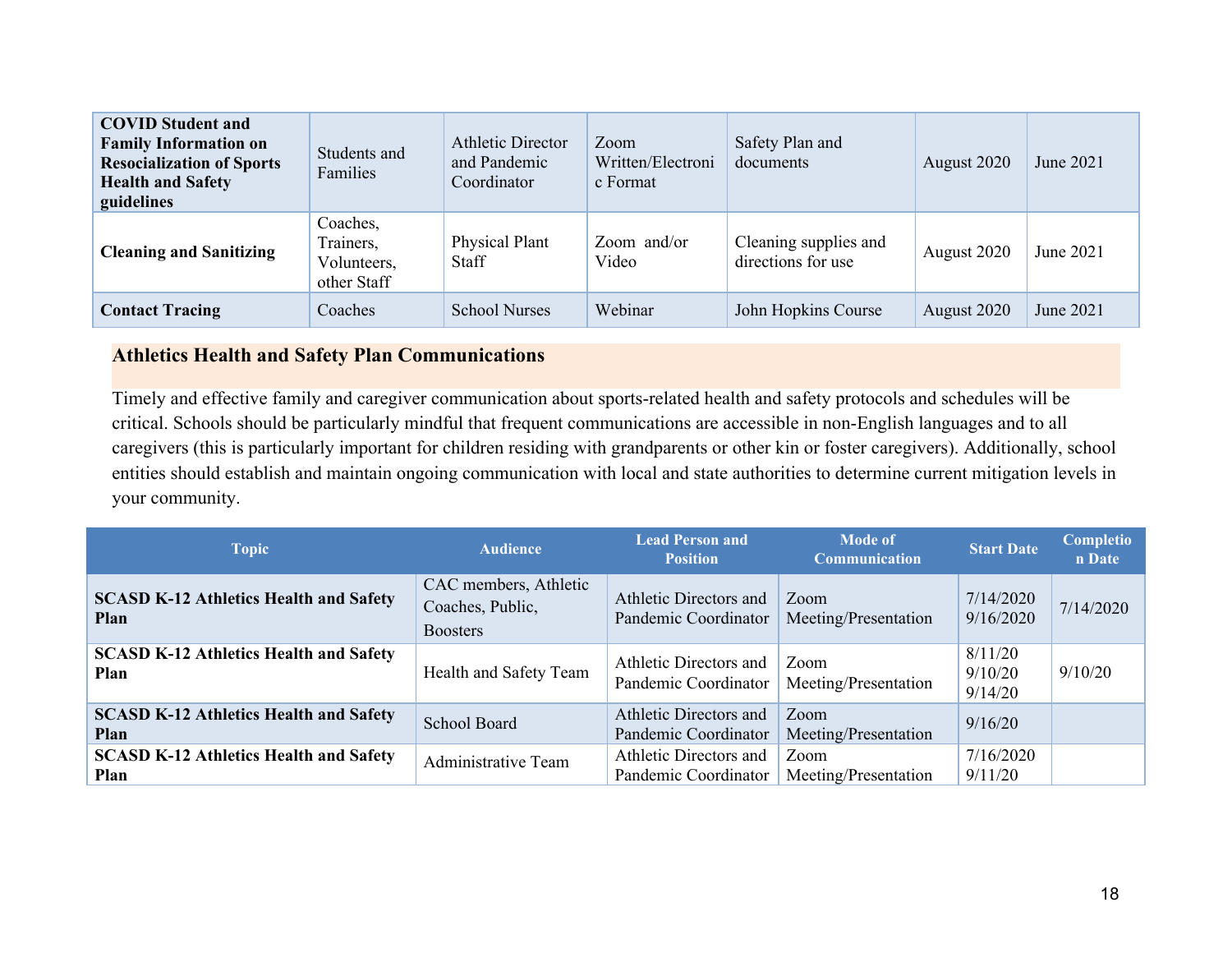#### **Athletics Health and Safety Plan Governing Body Affirmation Statement**

The Board of Directors/Trustees for **State College Area School District** reviewed and approved the Athletics Health and Safety Plan on **(INSERT DATE AS MONTH, DAY, YEAR)**.